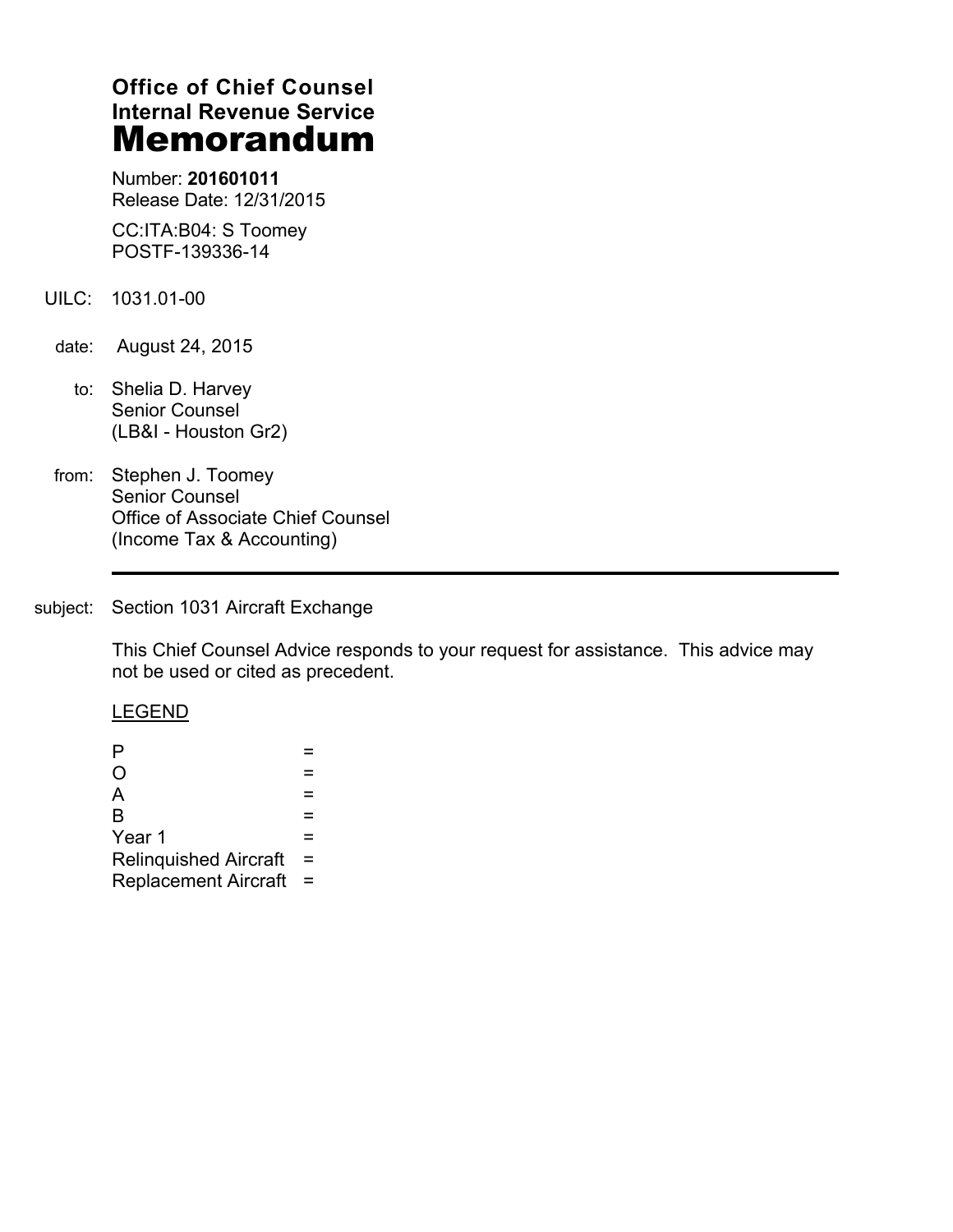# ISSUE

Does P hold relinquished aircraft and replacement aircraft "for productive use in a trade or business" within the meaning of § 1031 of the Internal Revenue Code if the aircraft, which are leased to a related entity that that is owned by the same individuals who own P, are P's only operating assets and do not generate an economic profit for P?

### **CONCLUSION**

P holds both the relinquished and replacement aircraft "for productive use in a trade or business" within the meaning of § 1031.

## FACTS

Partnership P owns multiple aircraft which are leased to Partnership O. O is the primary business entity of the O group of entities, which includes P and other entities. O's business activities involve air travel, particularly by its executives. For both business and legal reasons, the aircraft are owned by P, in an entity separate from the main business entity, O, and leased to O. The aircraft are the only operating assets of P, but P also owns interests in other entities in the O group of entities. The aircraft are principally used by two of O's senior executives—A and B. A and B use the aircraft variously for business purposes and for personal purposes. Thus, the aircraft serve a business purpose for O both in terms of business travel and as an employment perk for its senior executives. To the extent A and B use the plane for personal purposes, they include the required amount in income as compensation under IRS regulations. A and B, who own interests in O through wholly-owned entities, also own 50 percent each of P through wholly-owned entities.

In Year 1, P exchanged the relinquished aircraft for the replacement aircraft. Both the relinquished and replacement aircraft were leased under a so-called "dry" lease, under which the lessee provides flight crew and other services pertaining to the aircraft. The lease payments for the relinquished aircraft approximated the fair market rental value of the aircraft whereas the lease payments for the replacement aircraft were below market. Nevertheless, in both cases, the lease payments were designed to cover the aircraft's carrying costs and were not designed to generate meaningful economic profit.

The field's position is that P did not hold either the relinquished or replacement aircraft for productive use in a trade or business. Because the term "held for productive use in a trade or business" is not defined in the Code or Regulations, the field relies on § 183 and accompanying cases and regulations to determine whether P held the aircraft for productive use in a trade or business. See, e.g., Treas. Reg. §§ 1.183-2(b) and 1.183-  $1(d)(1)$ ; Campbell v. Commissioner, 868 F. 2d 833 (6<sup>th</sup> Cir. 1989), aff'g. in part and rev'g. in part T.C. Memo 1986-569. In addition, the field contends that, in making the evaluation under § 183, entities should be examined solely on an entity by entity basis, and the profit motive of one entity should not be attributed to another entity, even if the two entities are closely related. See, e.g., United States v. Basye, 410 U.S. 441 (1973);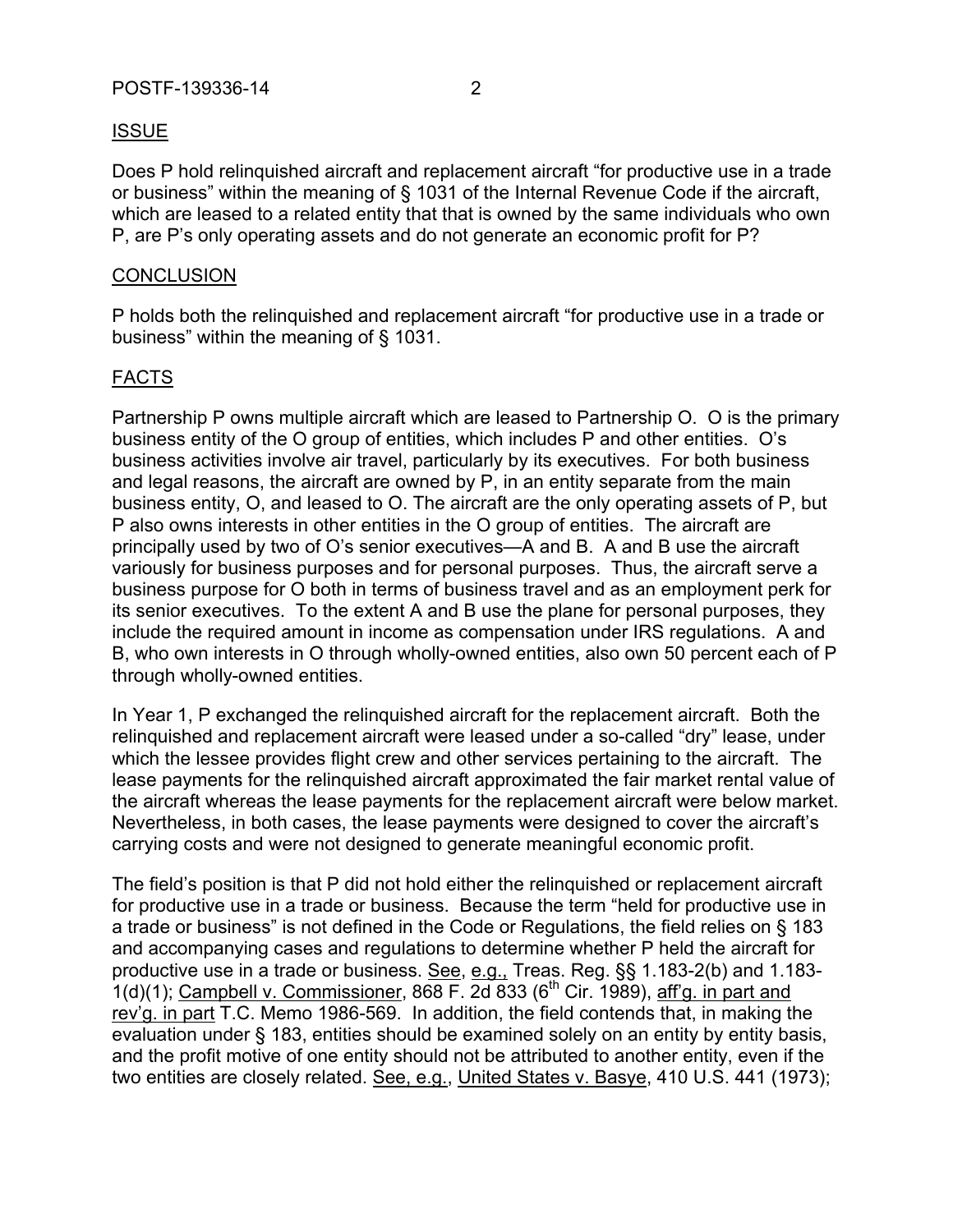Moline Properties v. Commissioner, 319 U.S. 436 (1943); Polakof v. Commissioner, 820  $F.$  2d 321 (9<sup>th</sup> Cir. 1987), cert. denied, 484 U.S. 1025 (1988). Using the standards under § 183, the field concludes that P did not hold the aircraft for productive use in a trade or business.

Finally, the field did not raise the issue of whether P is a valid partnership and not a sham entity. If P is a sham entity then A and B, not P, are the owners of the aircraft. In that case, our analysis would be different than provided below and the conclusion may be different as well. Thus, our assumption is that P is a valid partnership.

#### LAW AND ANALYSIS

Section 1031(a)(1) provides that: "No gain or loss shall be recognized on the exchange of property held for productive use in a trade or business or for investment if such property is exchanged solely for property of like kind which is to be held either for productive use in a trade or business or for investment."

Whether the property is held for productive use in a trade or business or for investment is a question of fact. The manner in which the relinquished property is held at the time of the exchange controls not the manner in which it was held when acquired. Similarly, replacement property is held for productive use in a trade or business or held for investment if it is so held at the time of acquisition. Wagensen v. Commissioner, 74 T.C. 653 (1980).

Section 183 applies to limit the deductions of an individual or an S corporation engaging in an activity without a profit motive. There is no authority suggesting that the standards of § 183 should be used to evaluate whether property is held for productive use for purposes of § 1031. Consequently, we do not agree that the § 183 standards should be used to evaluate whether the aircraft are property held for productive use in a trade or business.

The facts indicate that the rent P charges O for use of the relinquished property and the replacement property is insufficient for P to make an economic profit on the aircraft rental to O. However, many businesses hold and use properties in a way that, if the use of the property were viewed as an activity, do not and could not generate profit. Nevertheless, the property itself is held for productive use in that business. Thus, P's lack of intent to make an economic profit on the aircraft rental does not establish that the aircraft fails the productive use in a trade or business standard of § 1031. In addition, we agree with the field that A's and B's use of the property for personal purposes is not relevant in determining whether P holds the aircraft for productive use in a trade or business.

Moreover, it is important to point out that businesses, for any number of reasons, opt to hold property, especially aircraft, in a separate entity. In the present case, O, which operates a legitimate business enterprise, requires private aircraft to be available to its